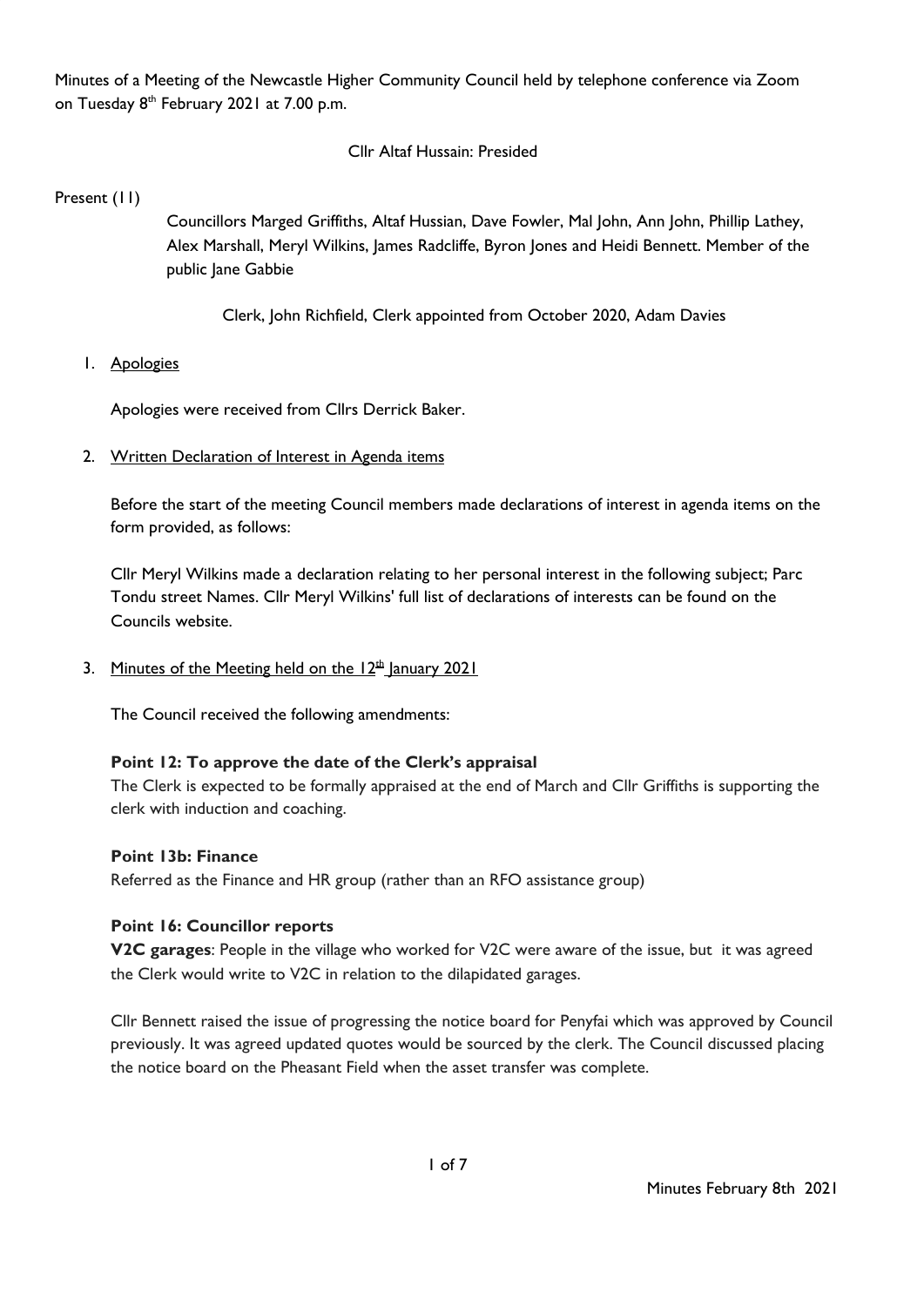Cllr Bennett raised the issue of progressing a grants process, which was agreed by the Council previously. It was suggested the Clerk connect to other councils to help develop a system for Council to adopt.

## **Point 18. Any other business**

In relation to Cllr Mal John who raised the issue of putting in bigger capacity dog bins at Plas Ty Mawr and Pentre Felin, and moving the existing smaller bins to other areas yet to be identified. This was seconded by Cllr Heidi Bennet. This point raised should have been placed on the Maintenance committee report section.

The Minutes of the Meeting held on the 8th February 2021 were confirmed and signed.

#### 4. Matters Arising on the Minutes

Point 5. The Clerk reported to the Council that we are still awaiting a date for a site meeting at Cavendish park with the intention of rectifying the drainage issue.

## 5. Reports from BCBC Members

a. Cllr Altaf Hussain

## Recent RTA at junction of A4063 and Tyn Y Garn Road

Cllr Ann John reported her concern about the recent RTA (Road Traffic Accident) and many other near misses to the public at the junction of A4063 and Tyn Y Garn Road. The issue raised was referred to BCBC and the area's PCSO as it is becoming an accident prone site. The improvements were brought up by Cllr Anne John noting by introducing either a filter or a mini roundabout this would possibly prevent such accidents. In response, BCBC ruled out any roundabout or use of filters, owing to the collision history of this location as this would not meet their criteria for funding. It was suggested that the Council get in touch with Gosafe website and raise the concern on there. The community's local PCSO Mark Emery responded noting that there has been only one other RTA over the last 3 years in this location but It is a fast section of road which is only 30 mph zone. He has suggested to do some speed scoping and will provide the results to Cllr Hussain and BCBC. So, far Cllr Hussain has not received any report from him.

#### Rubbish under Motorway Bridge

Photographs received by Cllr Hussain showing Rubbish under the motorway bridge on Penyfai Aberkenfig road were forwarded to BCBC for an immediate action.

#### Traffic and Parking, Pen Y Fai Road

Cllr Hussain reported that Cllrs Alex Marshall, Phil Lathey and Mal John attended an informal visit to the main Pen Y Fai road to see if it was possible to slow the traffic or reduce the parking problems. The Councillors asked Cllr Hussain to organise a site meeting with BCBC Highway officers. BCBC responded by saying that they currently are unable to meet onsite owing to COVID but have offered a Team or Skype meeting to discuss these concerns. It was asked that Councillors provide suitable dates.

#### **Potholes**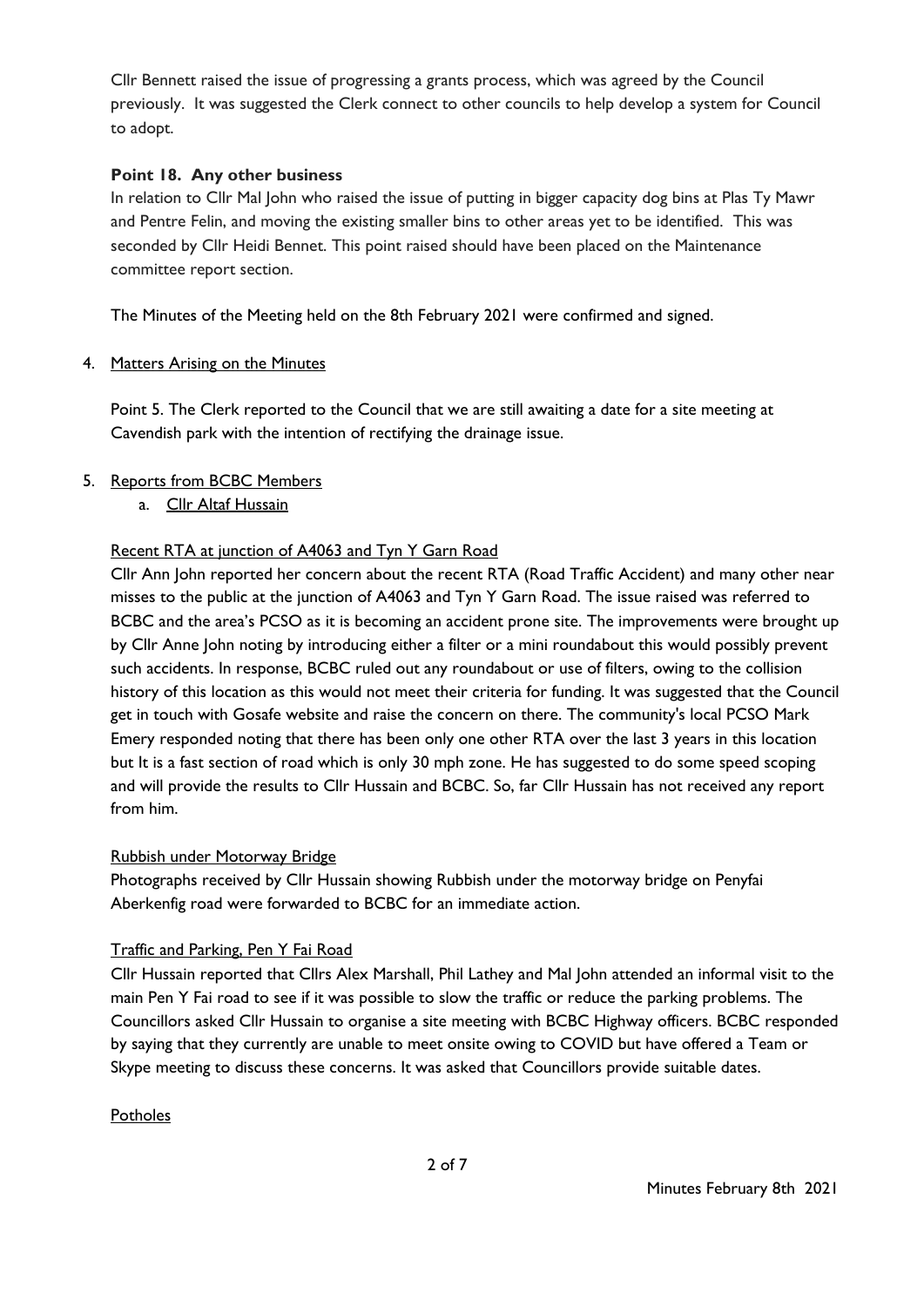Potholes were reported along Pen Yr Heol and such have been marked by the Highways and some have been repaired and others also repaired soon.

### Active Travel

Cllr Hussain reported that a meeting took place this morning regarding the Active Travel scheme with stakeholders via a webinar. The meeting discussed the draft network for Bridgend, background information on the process of developing the future network plans and general questions. Cllr Hussain noted his hope that this plan will include Pen Y Fai which is otherwise cut off from the rest of Bridgend. Cllr Hussain was assured that this is the case and a map will be sent to Cllr Hussain and disseminated to all councillors for their comments.

## Christmas Lights and speed signs

Cllr Hussain reported that he has been in touch with Mr Colin Hill of BCBC and has asked for site location for lights and an understanding of units NHCC has and he will get back to us with the quotation. Mr Colin Hill of BCBC has looked at the speed signs and installed at either end of Pen Y Fai and both units have faults on them. Mr Hill suggested we contact our supplier to visit the site and carry out required maintenance.

#### Grit Bin

It was reported to Cllr Hussain that due to the recent cold weather the public in upper Pen Y Fai has commented regarding the lack of grit within the area for community use. It was noted that there is a community grit bin located at the shop in upper Pen Y Fai and as such available for the community to use. Cllr Hussain has contacted BCBC and they are looking into further allocations of bins. It was suggested by Cllr Griffiths that a possible sign or sticker be placed on the grit bins to inform our community that it is for public use.

b. Cllr James Radcliffe

# Pandy Park

It was reported to Cllr Radcliffe that there was a lot of rubbish located at Pandy Park. A referral has been passed to BCBC and he has been informed that this will be cleared within the next few weeks.

#### Bowls Hall

Cllr Radcliffe was requested within a previous meeting to look into who owns the path between the Aberkenfig Bowls Hall, the referral was given to BCBC in December and no response has been received.

#### Travelers assessment

Cllr Radcliffe was requested to comment regarding a Travelers site for his area. The Cllr commented stating that a site is not expected to be placed within Aberkenfig as a site is already located within the ward. Cllr Radciffe notes that a private site is being considered within the Pen Y Fai ward. Cllr Radcliffe is unable to provide a further comment as he is a member of the BCBC planning committee.

#### 6. Report from Maintenance Committee

#### Dog Bins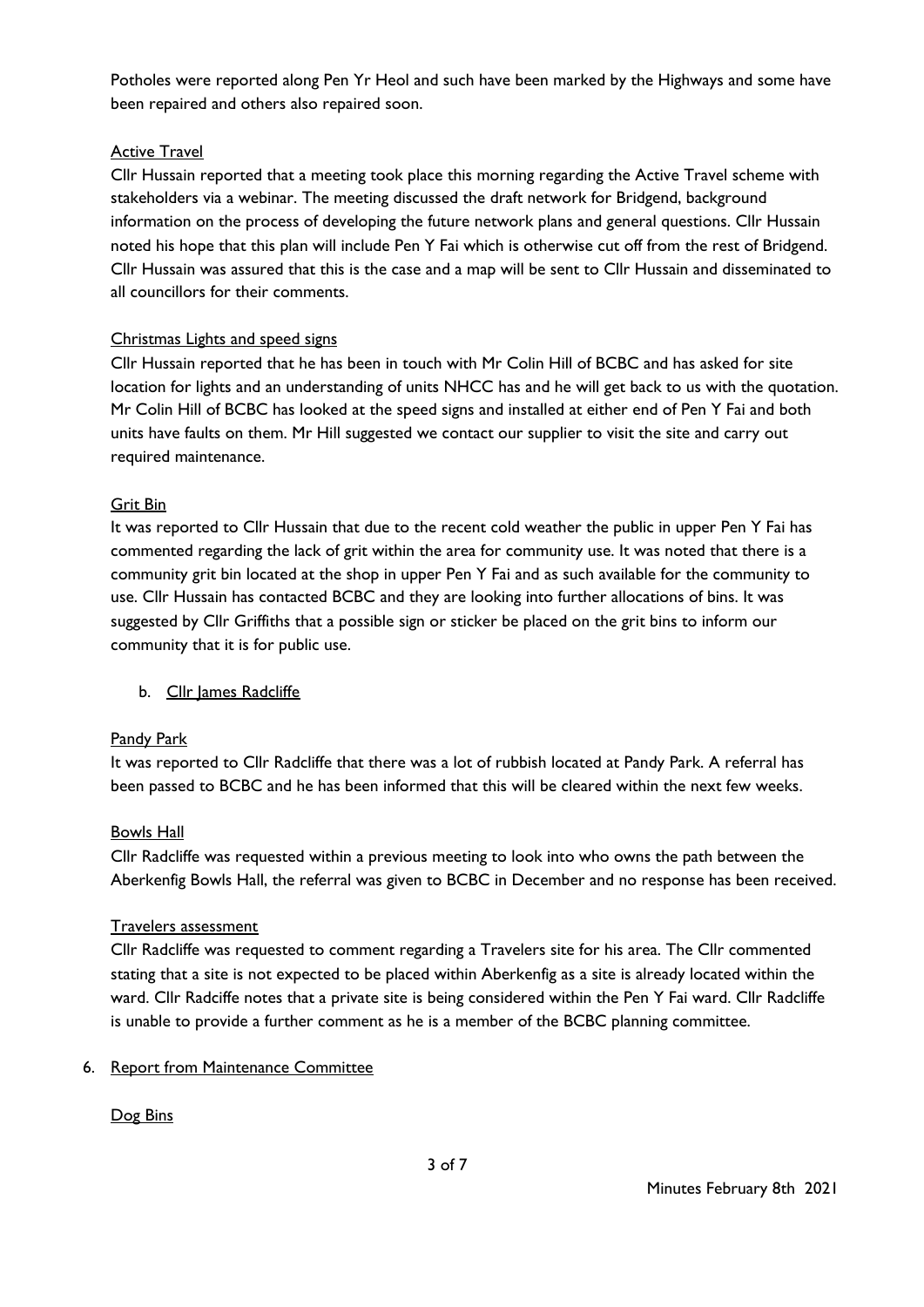Cllr Mal John reported that he has had a conversation with a member of Bridgend Town Council Staff who removes the dog waste for our Council. He discussed that the Dog waste bins within certain locations do not have the required capacity and have a tendency to overflow. It was also reported that the bins are used by the public to place household waste within them. It was suggested larger bins be placed at Plas Ty Mawr and Felin Retail Park. It was noted that this was discussed at the last meeting and agreed by the Council.

Cllr Alex Marshall informed the Council that he has had a conversation with the resident of Pleasant View Aberkenfig. He reported that a vehicle reversed into the woodland and proceeded to take out a chainsaw. Cllr Phil Lathey took this up with Aberkenfig's PCSO. The PCSO noted that this issue is for BCBC and not the Police.

## 7. Christmas Lighting Update

The Council was informed that Council currently contracts Centregreat for Pen Y Fai and Floodlighting and Electrical Services Ltd for Aberkenfig for our Christmas Lighting. The Clerk researched local Christmas lighting firms and notified the Council that he was unable to find any other suppliers within our area that the Council were not already aware of. The Clerk contacted 14 Community Councils within Bridgend County Borough and found that 7 use BCBC, 6 use Centregreat. Without any other recommendations. The Clerk was unable to provide the Council with any quotes from other providers. It was discussed that the Council has been in contact with BCBC to provide us with a quote for the Christmas Lighting. Cllr Bennet suggested that the Clerk provide the Council with a brochure for hiring new Christmas lights and one that shows the outright cost of Christmas lights to the Council.

### 8. Hanging baskets Update

It was reported to the Council that Boverton Nurseries have accepted the Councils request to supply the Councils flower baskets for 2021. The Council discussed its concerns that 3 quotes were requested by the Council at its last meeting. Councillors suggested that the Council could have contacted other organizations such as B Leaf, Ewenny Garden Centre and Pyle Garden Centre for quotes. It was agreed by the Council to look into quotes for the next flower season within our November meeting.

#### 9. Street Names (Parc Tondu)

Cllr Meryl Wilkins declared her interest with Parc Tondu and was not involved with the discussion.

Cllr Mal John requested the Clerk to get in touch with Llanmoor Homes requesting if the Council could suggest any street names. Llanmoor Homes provided the Council with a favourable response. Cllr Mal John suggested that a working group be created for an informal meeting to discuss Councillors street name suggestions. Cllr Mal John suggested that Cllr Heidi Bennett, Cllr Marged Griffiths, Cllr David Fowler and Cllr Alex Marshall be involved. It was proposed by Cllr Mal John that a subgroup be formed and seconded by Cllr Heidi Bennet.

#### 10. Clerk Introduction and Training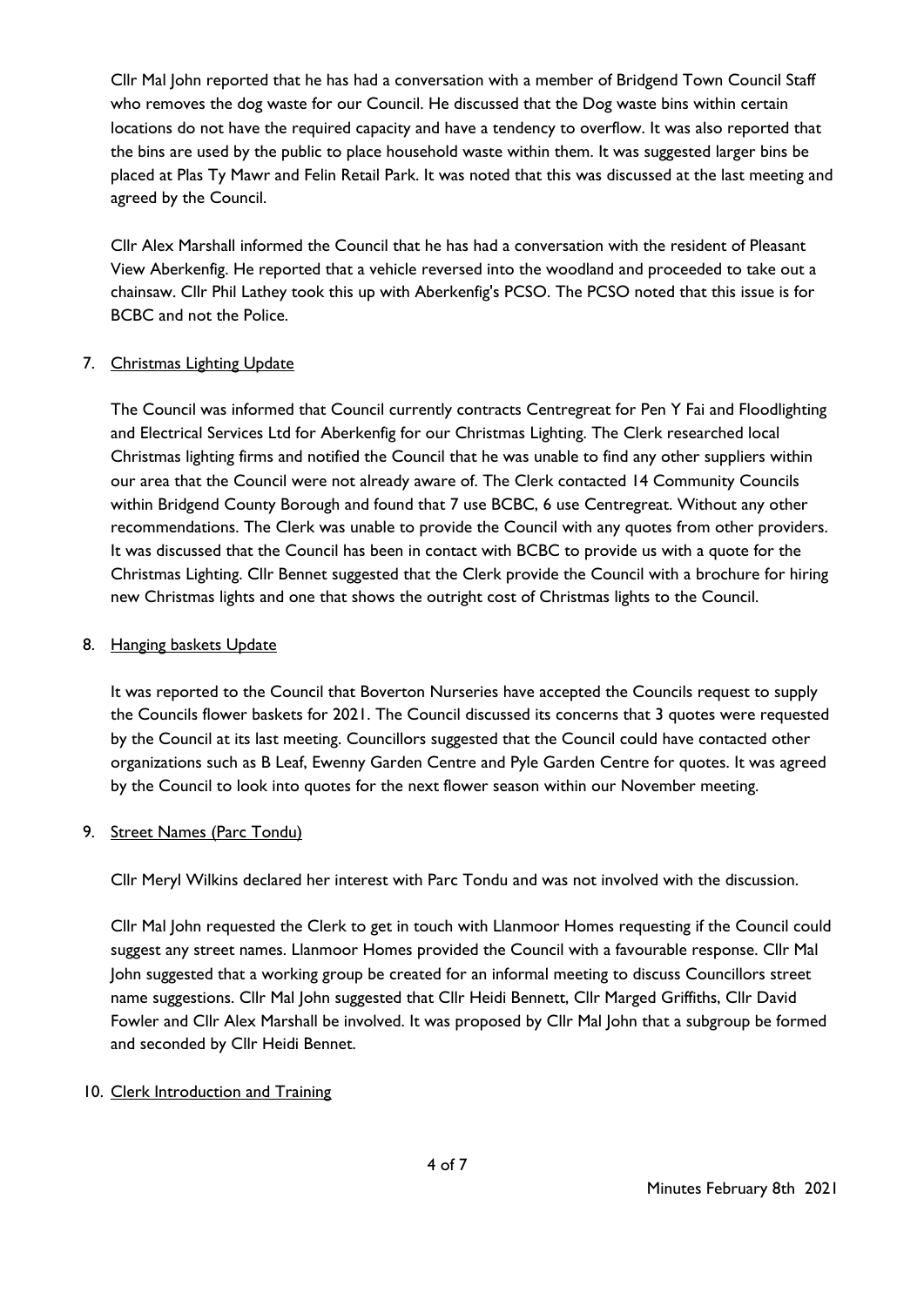Cllr Marged Griffiths reported to the Council that herself and the Clerk arranged to meet and discuss the progression and introduction the Clerk is currently received. Cllr Griffiths has kindly provided the Clerk's with templates to fill in to support the new Clerk when John finishes on the 31st March 2021. The new Clerk took over the following Items in date order, Month 1, Minutes. Month 2, Agenda. Month 3 Correspondence. With the next few months taking over finances of the Council.

It was noted that the Council currently holds a number of boxes with documents the Council must keep for legal reasons and as such Cllr Griffiths suggested that the Council look into scanning companies to digitise our records.

Cllr Griffiths notified the Council that the Clerk is available between 6pm and 9pm Tuesday to Thursday for conversations and discussions.

The Clerk's appraisal is expected at the end of March, Cllr Griffiths volunteered to accompany the Chair with this process. The Chair thanked Cllr Griffiths for her time spent supporting the Clerk and the Council.

## 11. Covid Ward Nightwear

Cllr Mal John reported to the Council that there was an urgent need for nightwear for patients at the Princess of Wales Hospital due to Covid 19. Cllr John provided the hospital with 11 pairs of Nightware for the hospital on behalf of the Council to the Value of £153.50. It was agreed to reimburse Cllr Mal John, It was proposed by Cllr Anne John and seconded by Cllr David Fowler. It was unanimously agreed.

#### 12. Finance

### a. Accounts for payment

| Covid Ward nightwear reimbursement to Cllr Mal John |       | 153.50 | (201773) |
|-----------------------------------------------------|-------|--------|----------|
| M Scott Groundwork (Work Stated Below)              | Total | 1,070  | (201774) |
| <b>Woodland Trim</b>                                |       | 80     |          |
| <b>Woodland Footpath</b>                            |       | 220    |          |
| Flag pole fitting                                   |       | 580    |          |
| Repairing flagstones on Aberkenfig square           |       | 190    |          |
| <b>AABC Website Annual Cost</b>                     |       | 204    | (201775) |
| Chair's Allowance 2019-20 (Menter Bro Ogwr)         |       | 300    | (201776) |

It was reported to the Council by our guest Jane Gebbie that Clerk salaries must not be visible to the public and should be provided to the Council separately from the publicly available agenda.

# 13. Correspondence

1. Dog waste bins

Cllr John reported to the Council that a number of dog waste bins were overflowing and asked that we contact Bridgend Town Council and make them aware.

2. Flag

Cllr John requested the Clerk to send a letter to Mr Shaw thanking him for donating the flag to the Council.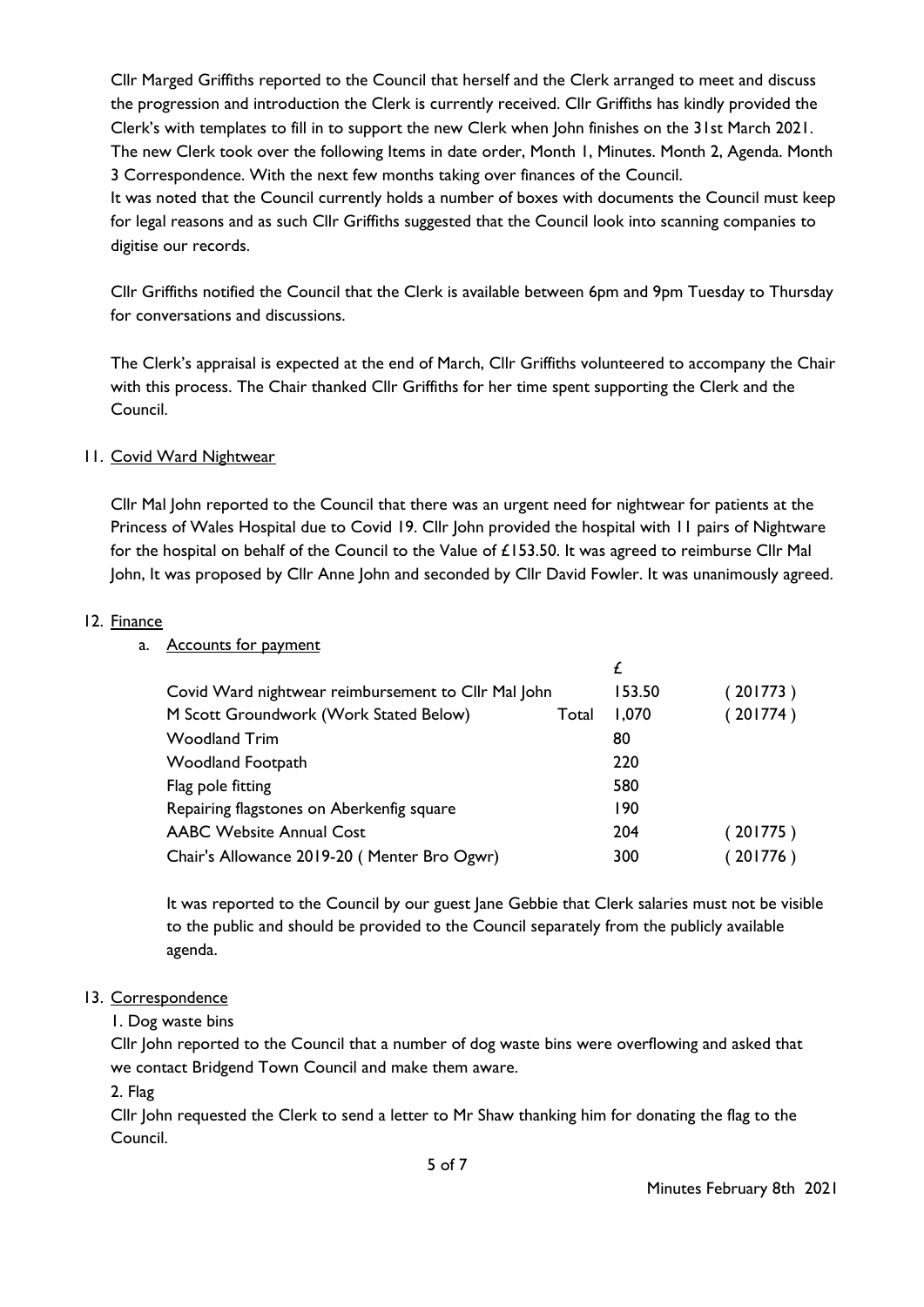3. Boverton Nurseries

Boverton Nurseries confirmed it will provide the Councils hanging basket for 2021

4. Llanmoor-home

Message received in response to the Councils request to have an input into the naming of streets at Parc Tondu development.

5. One Voice Wales

Additional free training places available for Core modules.

6. One Voice Wales

Guide regarding Connecting with your local community - A Communications Guide for Welsh Community & Town Councillors and their Clerks

7. Cllr Ann John

Forwarded from Cllr John regarding a request to Cllr Hussain to look into improvements at the site of the RTA at the junction of A4063 and Tyn y Garn Road, Tyn y Garn, Penyfai.

8. Community Payback Service

The Council received information regarding the Community Payback service, they would provide a cost effective way to provide the community with painting jobs, maintenance, building work and litter picking .

9. Local Government Finance and Workforce Partnerships Division

Remainder received regarding the Accounts deadlines.

10. Allotments

Documents received from Bob Edwards of the Aberkenfig Allotments association.

11. BCBC

Link from BCBC regarding the Town and Community Council Forum on the 15th February.

12. One Voice Wales

February 2021 - Remote training sessions that are taking place in February

13. Postcard from Pen-y-fai Feb/ Mar 2021

A request for funding to the Pen Y Fai Postcard

14. Karen Lang

A request was received from a member of the public to attend the Councils site meetings at Cavendish park.

15. M Scott

Invoice for work for the Community Council invoice 211 in the sum of £1,070.

16. AABC Limited

Invoice for the annual cost for the Councils website

17. B - Leaf

As requested a Quote for 97 Hanging Baskets was requested for the 2022 year. B - Leaf noted that a quote can be provided in late October / November.

#### 14. Planning Applications

P /20/1025/FUL 21 Heol Eglwys Pen Y Fai Bridgend CF31 4LY (Two storey rear extension)

P/21/16/OUT Orchard House Pen-y-Fai Road Aberkenfig Bridgend CF32 9AA (Two dwellings including access and parking)